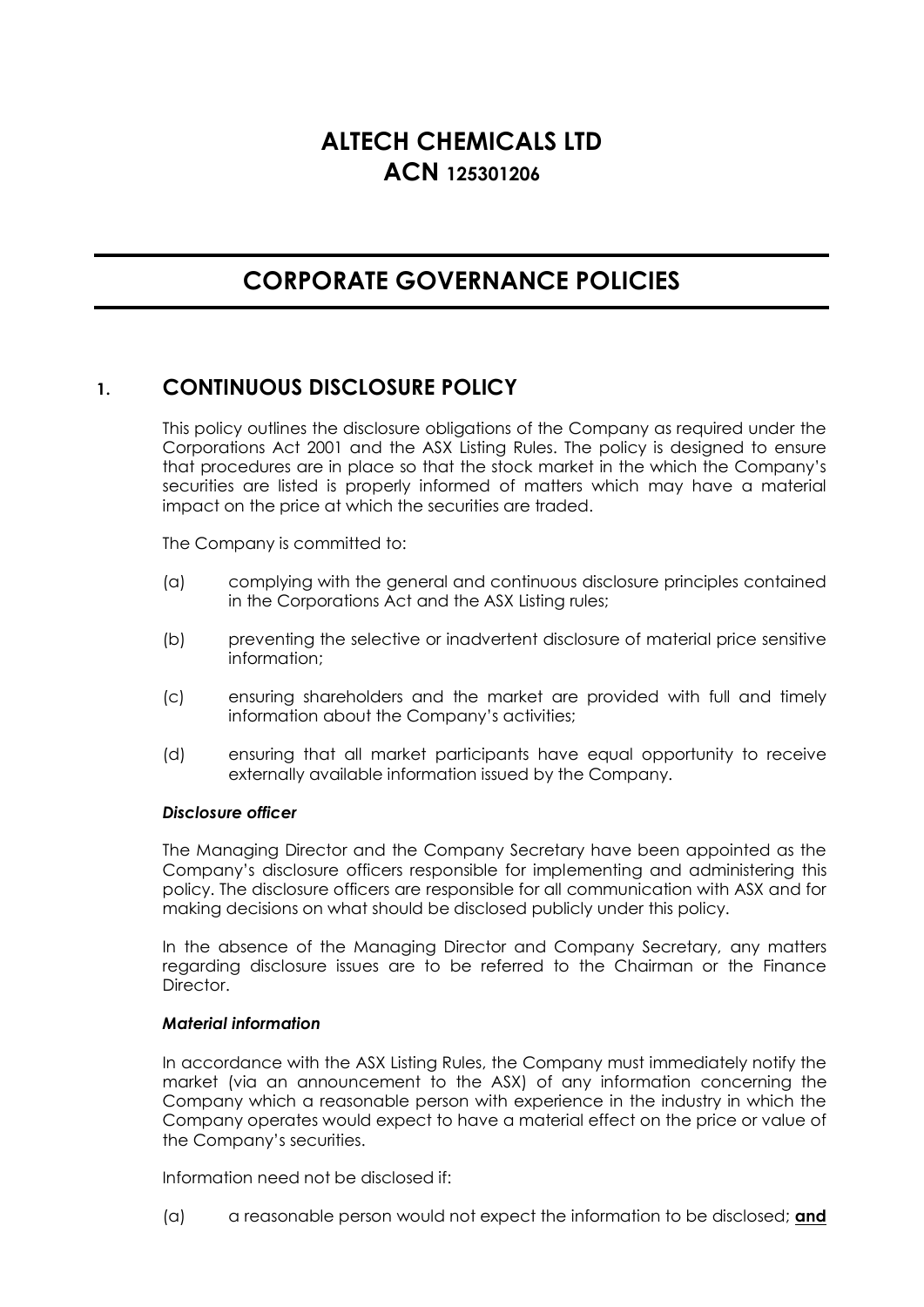- (b) the information is confidential and the ASX has not formed the view that the information has ceased to be confidential; **and**
- (c) one or more of the following applies:
	- (i) it would breach the law to disclose the information;
	- (ii) the information concerns an incomplete proposal or negotiation;
	- (iii) the information comprises matters of supposition or is insufficiently definite to warrant disclosure;
	- (iv) the information is generated for internal management purposes; or
	- (v) the information is a trade secret.

The Company is also required to disclose information if asked to do so by the ASX, to correct or prevent a false market.

Note that the Company is deemed to have become aware of information where a director or executive officer has, or ought to have, come into possession of the information in the course of the performance of his duties as a director or executive officer.

The Corporations Act defines a material effect on price or value as being where a reasonable person would be taken to expect information to have a material effect on the price or value of securities if the information would, or would be likely to, influence persons who commonly invest in securities in deciding whether to acquire or dispose of the securities

# *Review of communications for disclosure*

The disclosure officers will review all communications to the market to ensure that they are full and accurate and comply with the Company's obligations. Such communications may include:

- (a) media releases;
- (b) analyst, investor or other presentations;
- (c) prospectuses; and
- (d) other corporate publications.

Examples of information or events that are likely to require disclosure include:

- (a) financial performance and material changes in financial performance or projected financial performance;
- (b) changes in relation to directors and senior executives, including changes in the terms of employment of the Managing Director and the independence of directors;
- (c) mergers, acquisitions, divestments, joint ventures or material changes in assets;
- (d) significant developments in new projects or ventures;
- (e) material changes to the Company's security position;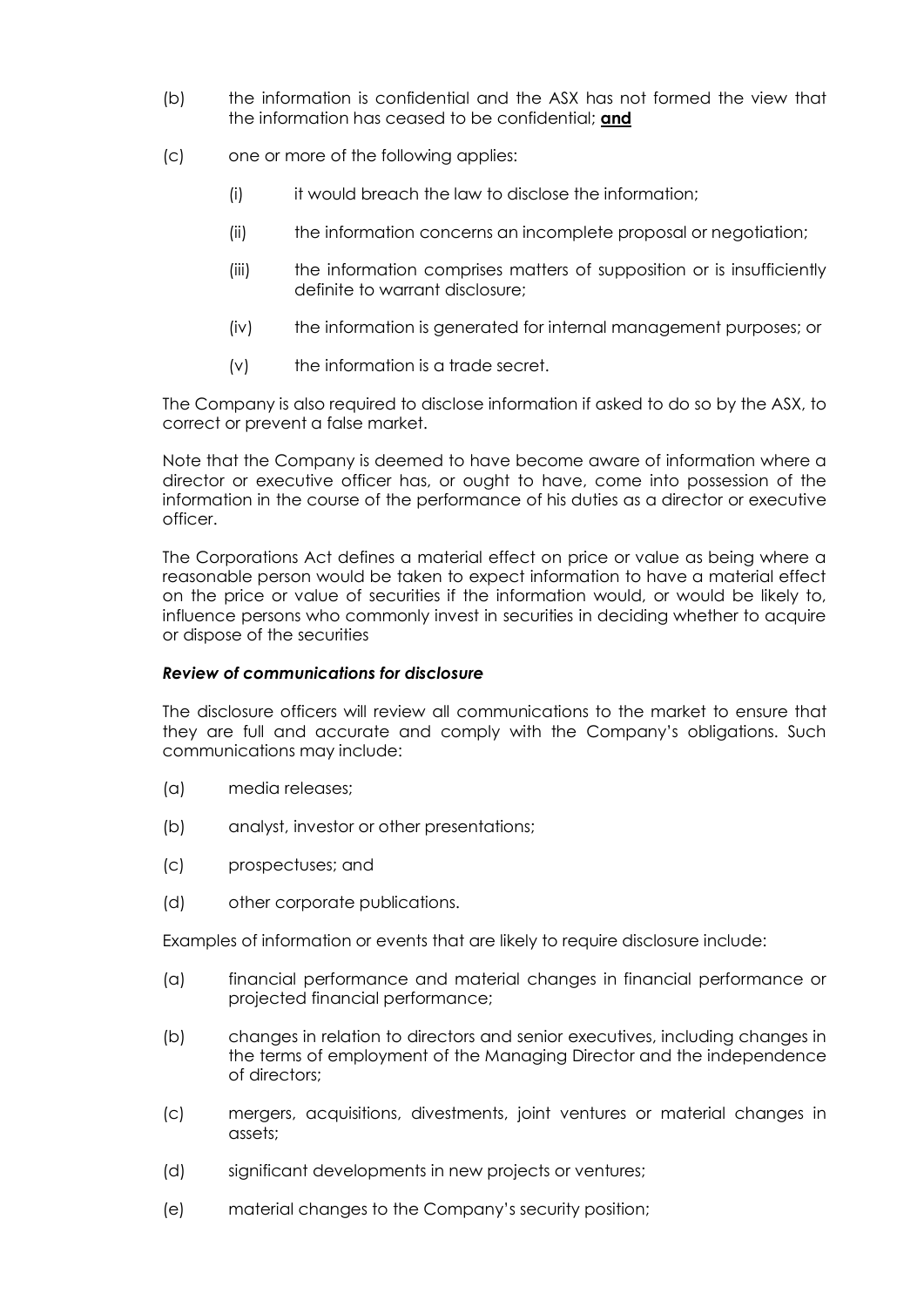- (f) material information affecting joint venture partners, customers or nonwholly owned subsidiary companies;
- (g) media or market speculation;
- (h) analyst or media reports based on inaccurate or out of date information;
- (i) industry issues which have, or which may have, a material impact on the Company; and
- (j) decisions on significant issues affecting the Company by regulatory authorities.

Where there is any doubt as to whether an issue might materially affect the price or value of the Company's securities, the disclosure officers will assess the circumstances with appropriate senior executives and if necessary, seek external professional advice.

All presentations to analysts and investors will be released to the ASX and then included on the Company's web-site.

#### *Authorised spokespersons*

The Company's authorised spokesperson is the Managing Director, and Company Secretary. In appropriate circumstances, the Managing Director may from time to time authorise other spokespersons on particular issues and those within their area of expertise.

No employees or consultants are permitted to comment publicly on matters confidential to the Company. Any information which is not public must be treated by employees and consultants as confidential until publicly released.

#### *Reporting of disclosable information*

Once the requirement to disclose information has been determined, the disclosure officers or Finance Director are the only persons authorised to release that information to the ASX.

Information to be disclosed must be lodged immediately with the ASX. Any such information must not be released to the general public until the Company has received formal confirmation of lodgement by the ASX.

All information disclosed to the ASX in compliance with this policy must be promptly placed on the Company's web-site.

#### *Market speculation and rumours*

As a guiding principle, the Company has a "no comment" policy on market speculation and rumours, which must be observed by all employees. However, the Company will comply with any request by the ASX to comment upon a market report or rumour.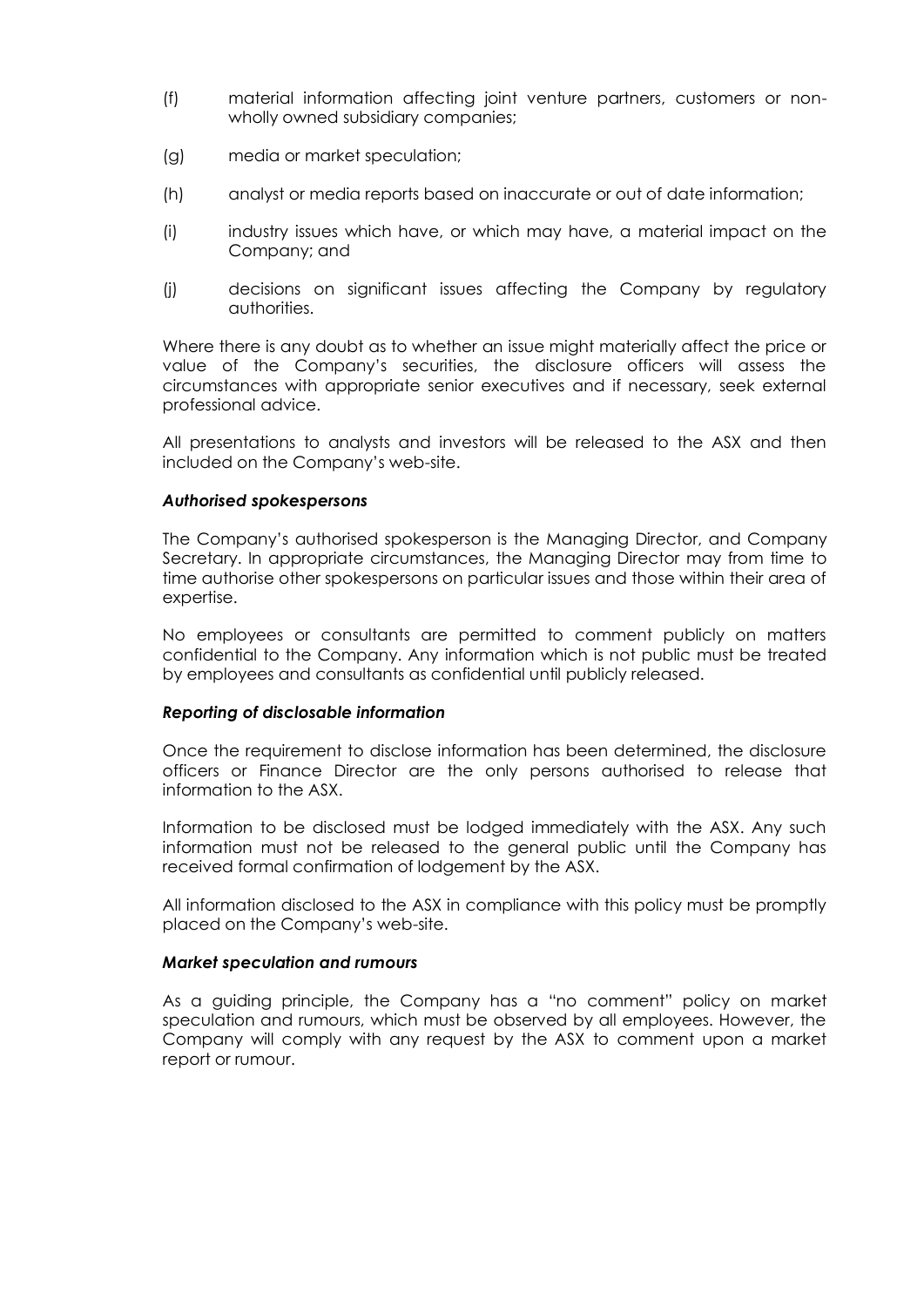# *Trading halts*

The Company may, in exceptional circumstances, request a trading halt to maintain orderly trading in the Company's securities and to manage any disclosure issues.

No employee of the Company is authorised to seek a trading halt except for the disclosure officers or the Finance Director.

## *Meetings and group briefings with investors and analysts*

The Managing Director is primarily responsible for the Company's relationship with major shareholders, institutional investors and analysts and shall be the primary contacts for those parties.

Any written materials containing new price-sensitive information to be used in briefing media, institutional investors and analysts are lodged with ASX prior to the briefing commencing. Upon confirmation of receipt by ASX, the briefing material is posted to the Company's web-site. Briefing materials may also include information that may not strictly be required under continuous disclosure requirements.

The Company will not disclose price sensitive information in any meeting with an investor or stockbroking analyst before formally disclosing it to the market. The Company considers that one-on-one discussions and meetings with investors and stockbroking analysts are an important part of pro-active investor relations. However, the Company will only discuss previously disclosed information in such meetings.

#### *Periods prior to release of financial results*

During the time between the end of the financial year or half year and the actual results release, the Company will not discuss financial performance, broker estimates and forecasts and, particularly, any pre-result analysis with stockbroking analysts, investors or the media, unless the information to be discussed has already been disclosed to the ASX.

#### *Web-based communication*

The Company's web-site shall feature discrete sections for shareholders and investors to ensure that such information can be accessed by interested parties. Such information will include:

- (a) annual reports and results announcements;
- (b) all other company announcements made to the ASX;
- (c) speeches and support material given at investor conferences or presentations;
- (d) company profile and company contact details; and
- (e) all written information provided to investors or stockbroking analysts.

Announcements lodged with the ASX will be placed on the Company's web-site as soon as practicable after ASX confirms receipt of that information.

Shareholders may be offered the option of receiving information via e-mail instead of post.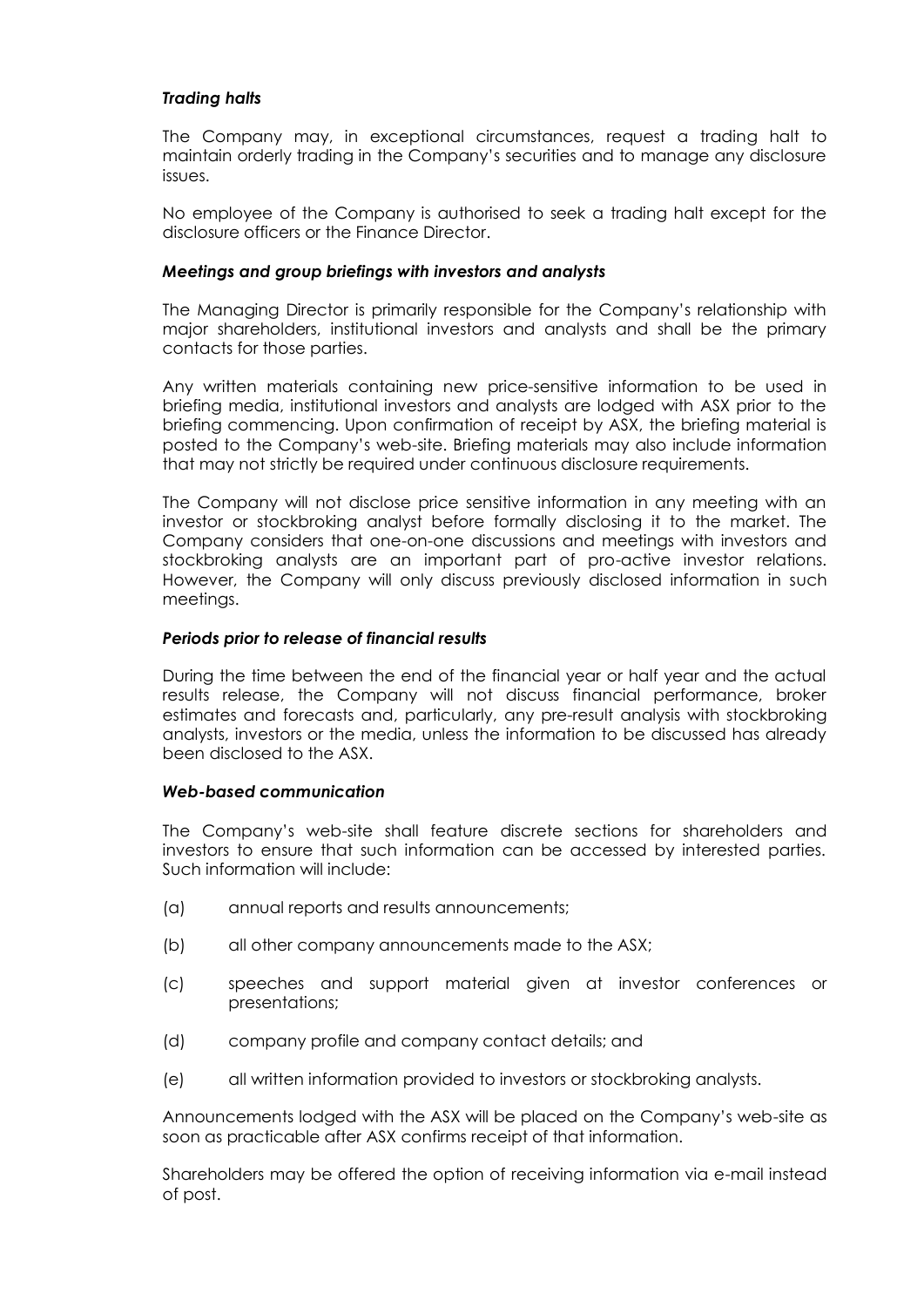## *Analysts reports and forecasts*

Stockbroking analysts frequently prepare reports on listed companies that typically detail their opinion on strategies, performance and financial forecasts. To avoid inadvertent disclosure of information that may affect the Company's value or share price. The Company's comments on analyst reports will be restricted to:

- (a) information the Company has issued publicly; and
- (b) other information that is in the public domain.

Given the level of price sensitivity to earnings projections, the Company will only make comment to correct factual errors in relation to information publicly issued by other parties and Company statements.

This policy is reviewed **annually**.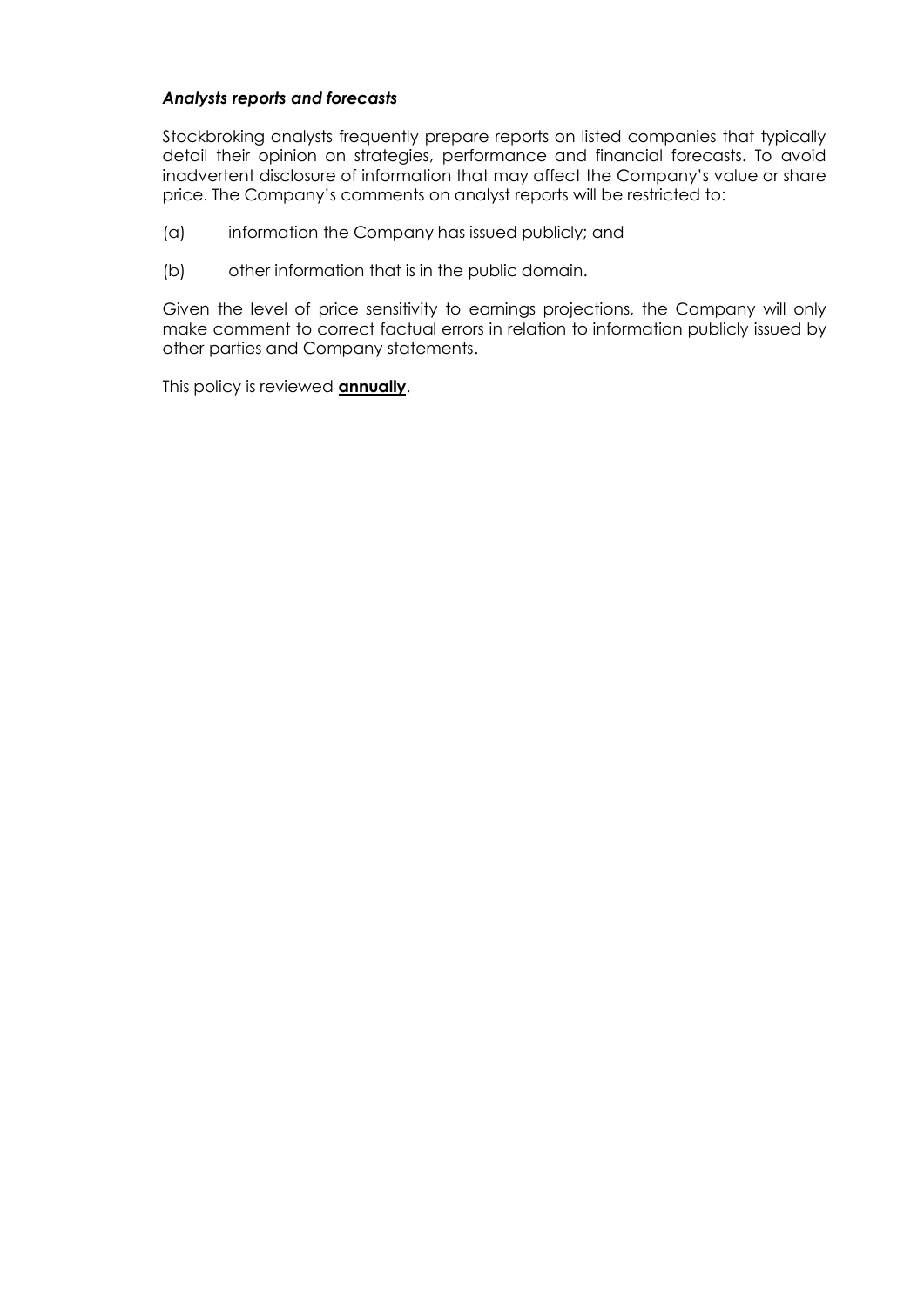# **2. SHAREHOLDER COMMUNICATION POLICY**

The Company recognises the value of providing current and relevant information to its shareholders.

The Managing Director and Company Secretary have the primary responsibility for communication with shareholders.

Information is communicated to shareholders through:

- (a) continuous disclosure to relevant stock markets of all material information;
- (b) periodic disclosure through the annual report (or concise annual report), half year financial report and quarterly reporting of exploration, production and corporate activities;
- (c) notices of meetings and explanatory material;
- (d) the annual general meeting;
- (e) periodic newsletters or letters from the Chairman or Managing Director; and
- (f) the Company's web-site at www.bauxiteresources.com.au.

The Company is committed to the promotion of investor confidence by ensuring that trading in the Company's securities takes place in an efficient, competitive and informed market.

#### *Electronic communication and web-site*

The Company believes that communicating with shareholders by electronic means, particularly through its web-site, is an efficient way of distributing information in a timely and convenient manner.

The Company's web-site shall include the following pages, which contain relevant information for shareholders:

- (a) section on the Company's corporate governance policies and practices;
- (b) reports section, which contains copies of annual, half yearly and quarterly reports;
- (c) news section, containing sections on newsletters, ASX announcements, media clippings and power point presentations;
- (d) press releases; and
- (e) research section, which contains broker research reports published on the Company.

The Company's web-site will be updated with material released to the ASX as soon as practicable after confirmation of release by the ASX.

All web-site information will be continuously reviewed and updated to ensure that information is current, or appropriately dated and archived.

The Company shall place the full text of notices of meeting and explanatory material on the web-site.